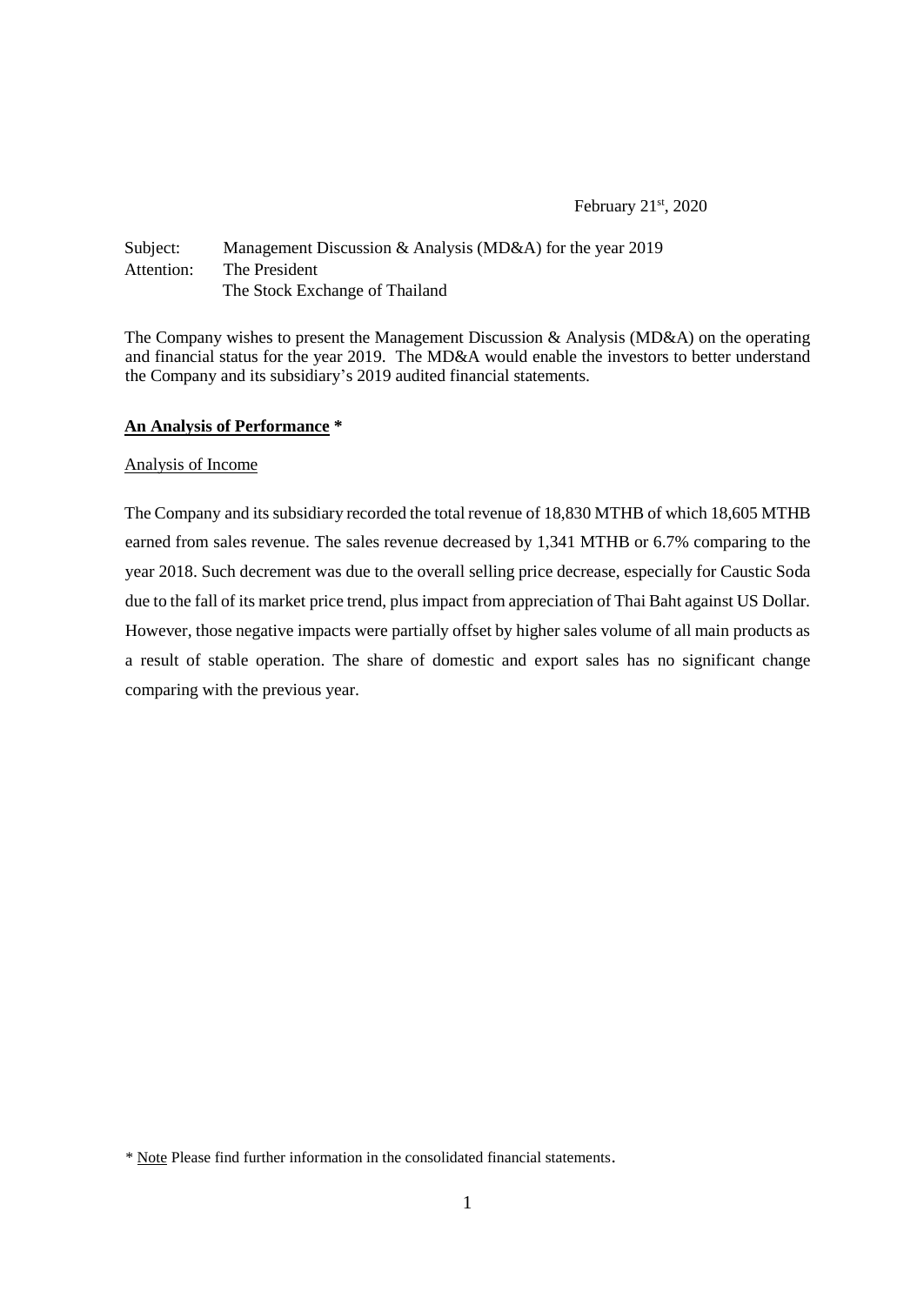|                                        | 2019        |               | 2018        |               |
|----------------------------------------|-------------|---------------|-------------|---------------|
| <b>Sales Revenues</b>                  | <b>MTHB</b> | $\frac{0}{0}$ | <b>MTHB</b> | $\frac{0}{0}$ |
| <b>Domestic Sales</b>                  |             |               |             |               |
| 1. PVC Resins                          | 5,385       | 28.9          | 5,375       | 26.9          |
| 2. Caustic Soda                        | 2,753       | 14.8          | 3,920       | 19.7          |
| 3. VCM                                 | 1,450       | 7.8           | 1,492       | 7.5           |
| 4. ECH                                 | 888         | 4.8           | 905         | 4.5           |
| 5. Others                              | 126         | 0.7           | 102         | 0.5           |
| <b>Total Domestic Sales</b>            | 10,602      | 57.0          | 11,795      | 59.1          |
| <b>Export Sales</b>                    |             |               |             |               |
| 1. PVC Resins                          | 3,662       | 19.7          | 3,606       | 18.1          |
| 2. Caustic Soda                        |             |               | 102         | 0.5           |
| 3. VCM                                 |             |               |             |               |
| 4. ECH                                 | 4,342       | 23.3          | 4,444       | 22.3          |
| <b>Total Export Sales</b>              | 8,003       | 43.0          | 8,152       | 40.9          |
| <b>Domestic and Export Sales</b>       |             |               |             |               |
| 1. PVC Resins                          | 9,046       | 48.6          | 8,981       | 45.0          |
| 2. Caustic Soda                        | 2,753       | 14.8          | 4,022       | 20.2          |
| 3. VCM                                 | 1,450       | 7.8           | 1,492       | 7.5           |
| 4. ECH                                 | 5,230       | 28.1          | 5,348       | 26.8          |
| 5. Others                              | 126         | 0.7           | 102         | 0.5           |
| <b>Total Domestic and Export Sales</b> | 18,605      | 100.0         | 19,946      | 100.0         |

## Analysis of Costs and Expenses

- 1. In 2019, Cost of sales was 14,187 MTHB, decreased by 1,462 MTHB comparing to 2018 or 9.3% due the drastic decline in Ethylene and Glycerin price from ample supply plus lower crude oil price.
- 2. In 2019, distribution costs, administrative expenses, and doubtful debt expenses was 1,390 MTHB, increased by 137 MTHB from 2018 due to higher distribution costs from higher export portion, plus loss from unused assets disposal.
- 3. In October 2019, the Company completed the dissolution of Vinythai Holding Pte. Limited ("VNTH"), its subsidiary in Singapore, and then realized loss on foreign currency differences on dissolution amounting to -13 MB from other comprehensive income to the loss for the year.

<sup>\*</sup> Note Please find further information in the consolidated financial statements.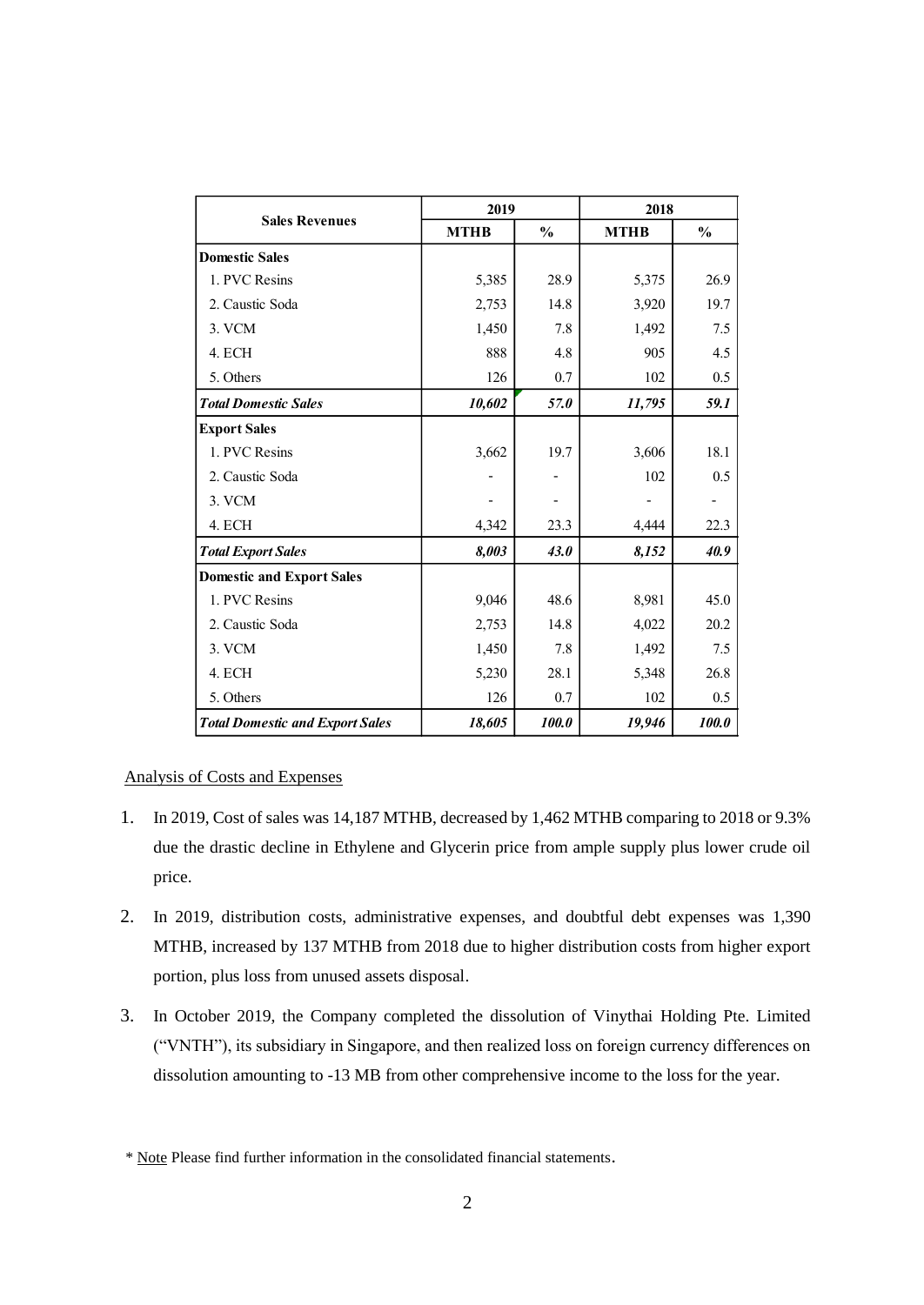Comparing to the previous year, the Company realized gain on foreign currency differences on dissolution of Solvay Biochemicals (Taixing) Limited amounting to 89 MB from other comprehensive income to the profit of the year 2018.

## Summary of Performance

For the year 2019, the Company and its subsidiary recorded gross profit of 4,418 MTHB, improved by 2.8% from the year 2018 due to lower prices of raw materials this year and improvement of production reliability. However, such improvement was diminished by the increment of distribution costs and administrative expenses, plus foreign currency differences on dissolution of its subsidiaries as mentioned above.

At the bottom line, the Company and its subsidiary recorded net profit of 3,635 MTHB, increased by 576 MTHB or 18.8% comparing to year 2018, which due to the recognition of deferred tax assets from loss carried forward of the Company and its subsidiary.

<sup>\*</sup> Note Please find further information in the consolidated financial statements.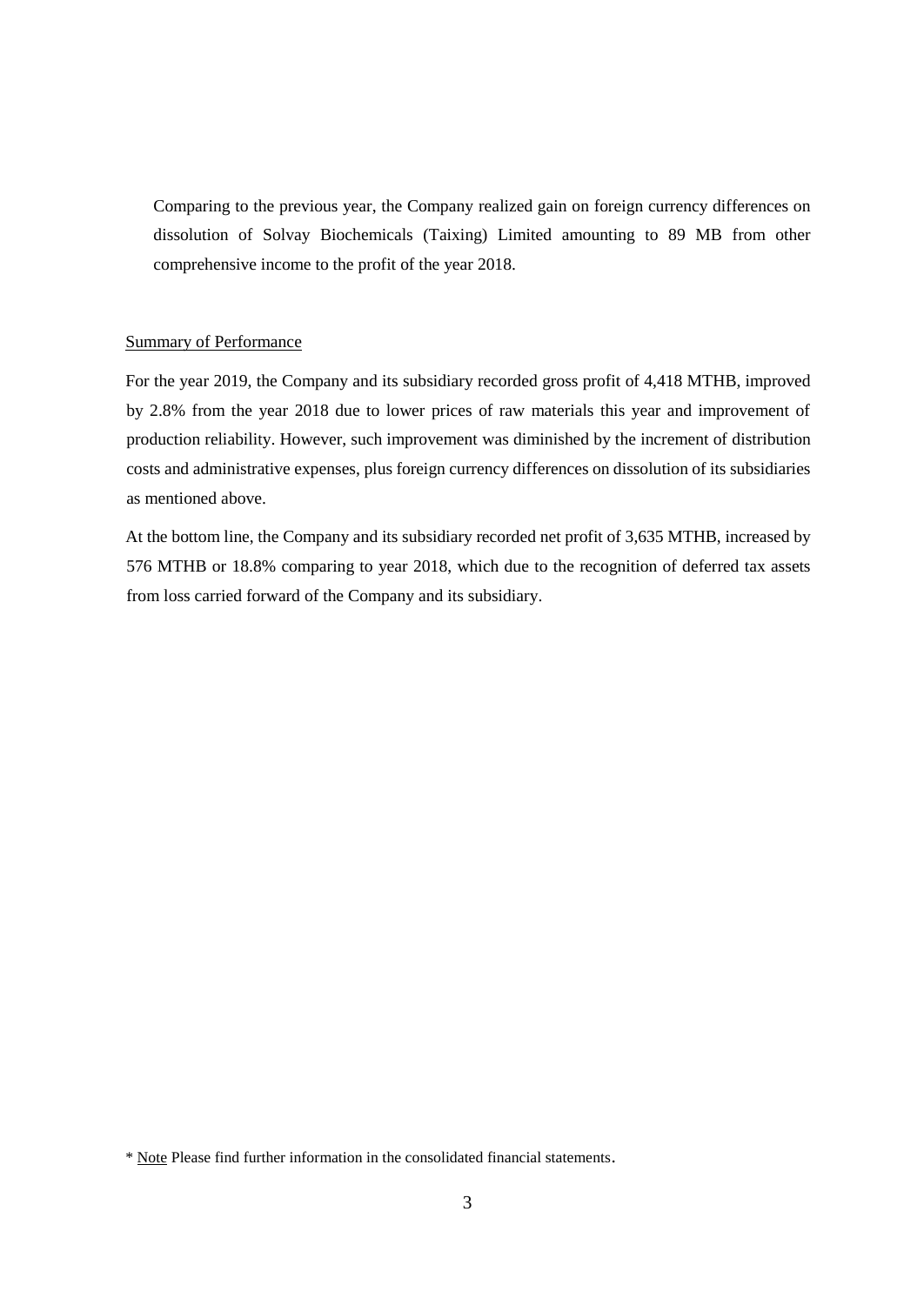#### **An Analysis of Financial Status \***

#### Analysis of Assets

As at 31 December 2019, the Company and its subsidiary had 23,558 MTHB of the total assets, which was increased 1,962 MTHB or 9% from previous year.

Details of the major changes were following:

- 1. As at 31 December 2019, the Company and its subsidiary had net cash and cash equivalents amounting to 10,510 MTHB, increasing 2,970 MTHB or 39% comparing to 7,540 MTHB at the end of 2018. (see further information in analysis of cash flow)
- 2. The balance of trade receivables at the end of 2019 was 2,332 MTHB, decreasing by 280 MTHB comparing to 2,612 MTHB at the end of 2018 due to decline of products' selling price with good collection performance. Most of the receivables were not yet due. For the corresponding bad debt, the Company and its subsidiary had already set sufficient provision.
- 3. The Company and its subsidiary had net inventories at the end of 2019 amounting to 1,128 MTHB, decreasing from 1,374 MTHB of the year 2018 which mainly due to decline of main raw materials' price.
- 4. At the end of 2019, the Company and its subsidiary had net property, plant and equipment, and intangible assets amounting to 8,505 MTHB or decreasing by 823 MTHB comparing to 9,328 MTHB at the end of 2018, mainly from normal depreciation offset with asset acquisitions during the year.
- 5. The balance of deferred tax assets at the end of 2019 was 511 MTHB, increasing by 409 MTHB comparing to 102 MTHB at the end of 2018 following the recognition of deferred tax assets from loss carried forward in 2019.

#### Analysis of Liabilities

The Company and its subsidiary had total liabilities at the end of 2019 amounting to 1,718 MTHB which decreased by 110 MTHB or 6% comparing to 2018. The major change of the liabilities was from lower of trade accounts payable due to lower prices of raw materials, offset with higher

<sup>\*</sup> Note Please find further information in the consolidated financial statements.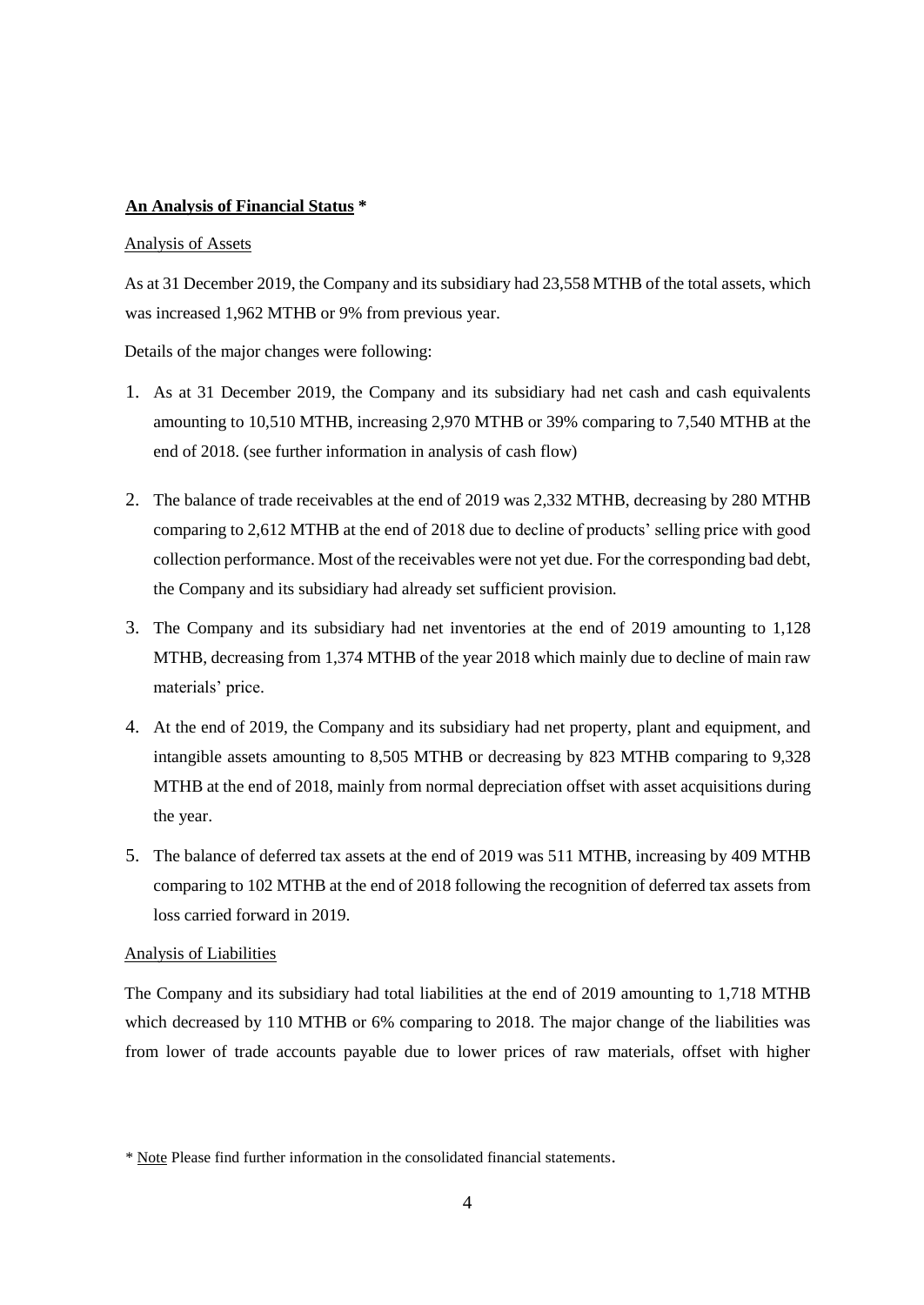provisions for employee benefits due to the change of severance payment policy following the amended Labor Protection Act.

### Analysis of Shareholders' Equity

As at 31 December 2019, the shareholders' equity was 21,840 MTHB which increased by 2,072 MTHB or 10.5% comparing to 19,768 MTHB at the end of 2018. The increment was mainly from the net profit of 2019 offset with dividend paid to its shareholders.

#### Analysis of Cash Flow

As of 31 December 2019, the Company and its subsidiary's Statement of cash flows presented 10,510 MTHB of cash and cash equivalents. The sources and uses of funds were following:

- 1. In 2019, the net cash flow from operating activities was 4,877 MTHB which increased by 837 MTHB or 21% comparing to 2018 from Company and its subsidiary's better operating results and working capital management.
- 2. In 2019, the net cash flow used in investing activities was 361 MTHB, decreased by 190 MTHB comparing to its amount of 551 MTHB in 2018 due to lower acquisition of machinery and equipment, plus more interest received from short term investment on excess cash.
- 3. In 2019, the net cash flow used in financing activities amounting to 1,541 MTHB which was the dividends paid to shareholders.

| Net cash flow from operating activities     |                | 4,877 MTHB   |
|---------------------------------------------|----------------|--------------|
| Net cash flow used in investing activities  |                | $(361)$ MTHB |
| Net cash flows used in financing activities | $(1,541)$ MTHB |              |
| Translation adjustments of its subsidiary   | (5)            | MTHB         |
| Net increase in cash and cash equivalents   | 2.970          | <b>MTHB</b>  |

\* Note Please find further information in the consolidated financial statements.